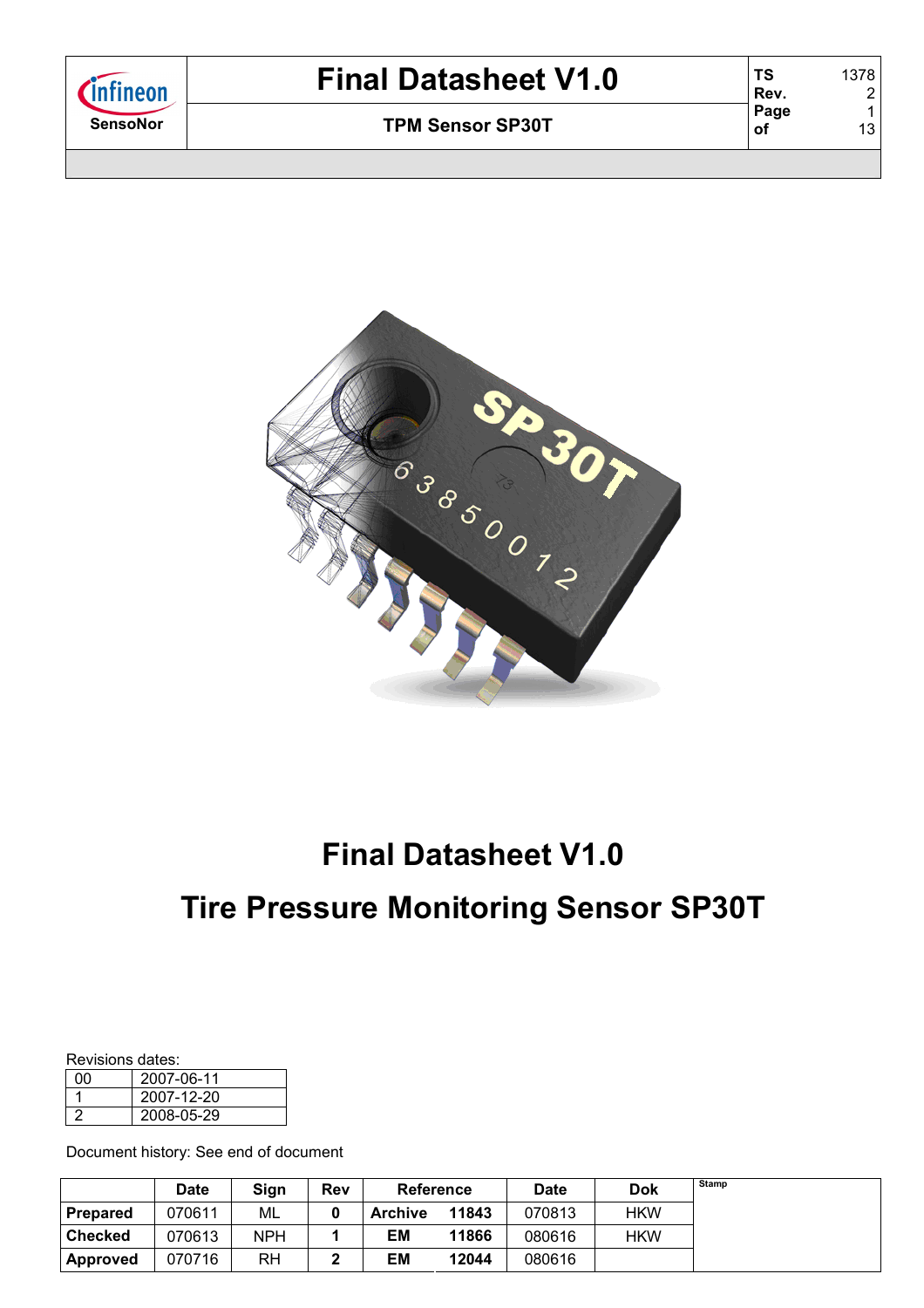

# **Table of Contents**

| 1              |       |  |
|----------------|-------|--|
|                | 1.1   |  |
|                | 1.2   |  |
|                | 1.3   |  |
| $\overline{2}$ |       |  |
|                | 2.1   |  |
|                | 2.1.1 |  |
|                | 2.1.2 |  |
|                | 2.1.3 |  |
|                | 2.1.4 |  |
|                | 2.2   |  |
|                | 2.3   |  |
|                | 2.4   |  |
|                | 2.5   |  |
|                | 2.5.1 |  |
|                | 2.5.2 |  |
|                | 2.5.3 |  |
|                | 2.6   |  |
|                | 2.7   |  |
|                | 2.8   |  |
| 3              |       |  |
| 4              |       |  |
|                |       |  |
| 5              |       |  |
| 6              |       |  |
| $\overline{7}$ |       |  |
|                |       |  |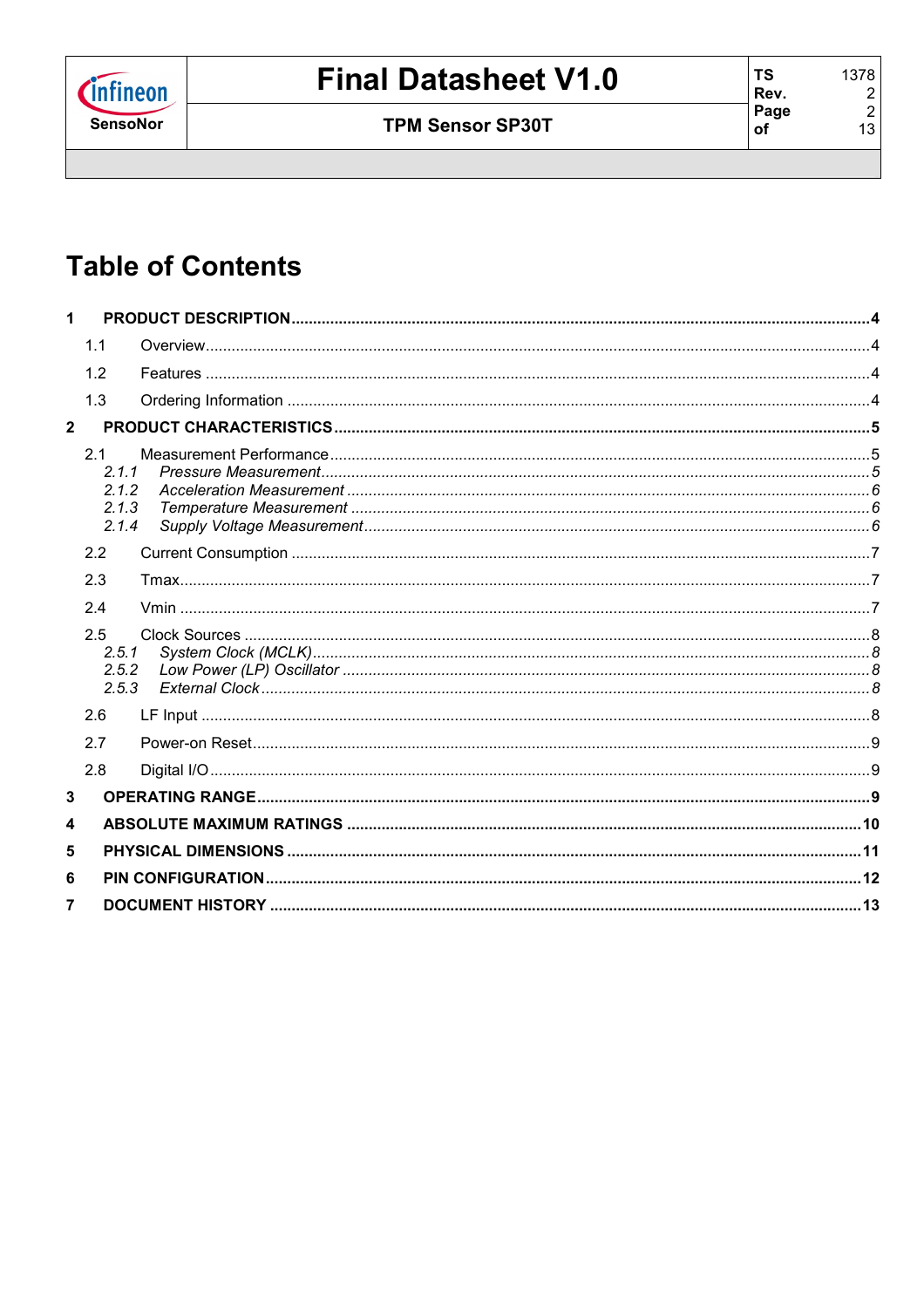

**Edition 2008-05-29 Published by Infineon Technologies AG, Am Campeon 1-12 85579 Neubiberg, Germany © Infineon Technologies AG 2006-03-20. All Rights Reserved. Attention please!** 

The information herein is given to describe certain components and shall not be considered as a guarantee of characteristics.

Terms of delivery and rights to technical change reserved.

We hereby disclaim any and all warranties, including but not limited to warranties of non-infringement, regarding circuits, descriptions and charts stated herein.

#### **Information**

For further information on technology, delivery terms and conditions and prices please contact your nearest Infineon Technologies Office in Germany or the Infineon Technologies Companies and our Infineon Technologies Representatives worldwide (**www.infineon.com**).

#### **Warnings**

Due to technical requirements components may contain dangerous substances. For information on the types in question please contact your nearest Infineon Technologies Office.

Infineon Technologies Components may only be used in life-support devices or systems with the express written approval of Infineon Technologies, if a failure of such components can reasonably be expected to cause the failure of that life-support device or system, or to affect the safety or effectiveness of that device or system. Life support devices or systems are intended to be implanted in the human body, or to support and/or maintain and sustain and/or protect human life. If they fail, it is reasonable to assume that the health of the user or other persons may be endangered.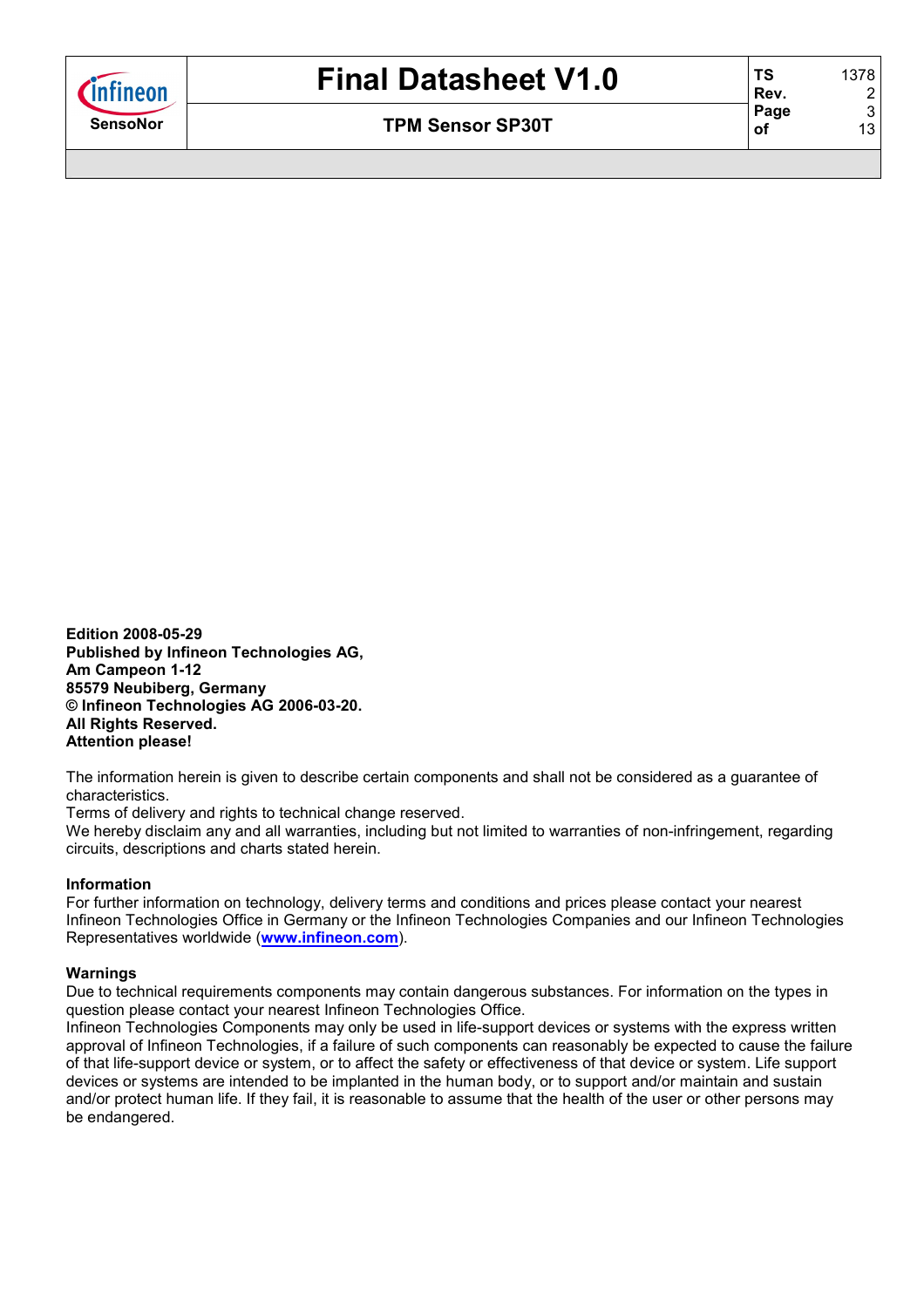

# **1 Product Description**

#### **1.1 Overview**

The SP30T Tire Pressure Monitoring (TPM) Sensor represents Infineon's high pressure range TPM sensor for SUV and Truck application. The SP30T combines a high pressure range with a high level of integration by including a microcontroller and LF-input stage to meet market demands for flexible, customer specific solutions and overall system cost reduction.

The sensor design is based upon Infineon's proprietary and patented solutions for high reliability measurements in harsh automotive environments, with a predictable and stable quality in high volume applications.

The SP30T measures pressures up to 1600kPa, temperature, supply voltage and acceleration (optional), and by integrating these functions with an ASIC in one package, Infineon has developed the ideal product for high pressure TPM applications.

#### **1.2 Features**

- Integrated Sensors
	- o High pressure range
	- o Acceleration
	- o Temperature
	- o Voltage
- Integrated Peripherals
	- o Microcontroller
	- o On board EEPROM
	- o GPIOs
	- o ADC for signal conditioning
	- o 2x LF Receiver for triggering
- Measurement Ranges
	- o Pressure Sensor 100 to 1600 kPa
	- o Temperature Sensor -40 to +125°C
	- o Supply Voltage Sensor 2.1 to 3.6 V
	- o Acceleration Sensor -12 to 115 g

#### **1.3 Ordering Information**

| <b>Product Name</b> | <b>Product Type</b>             | <b>Ordering Code</b> | Package      |
|---------------------|---------------------------------|----------------------|--------------|
| SP30T-00E00-06B     | Tire Pressure Monitoring Sensor | SP000411794          | P-DSOSP-14-6 |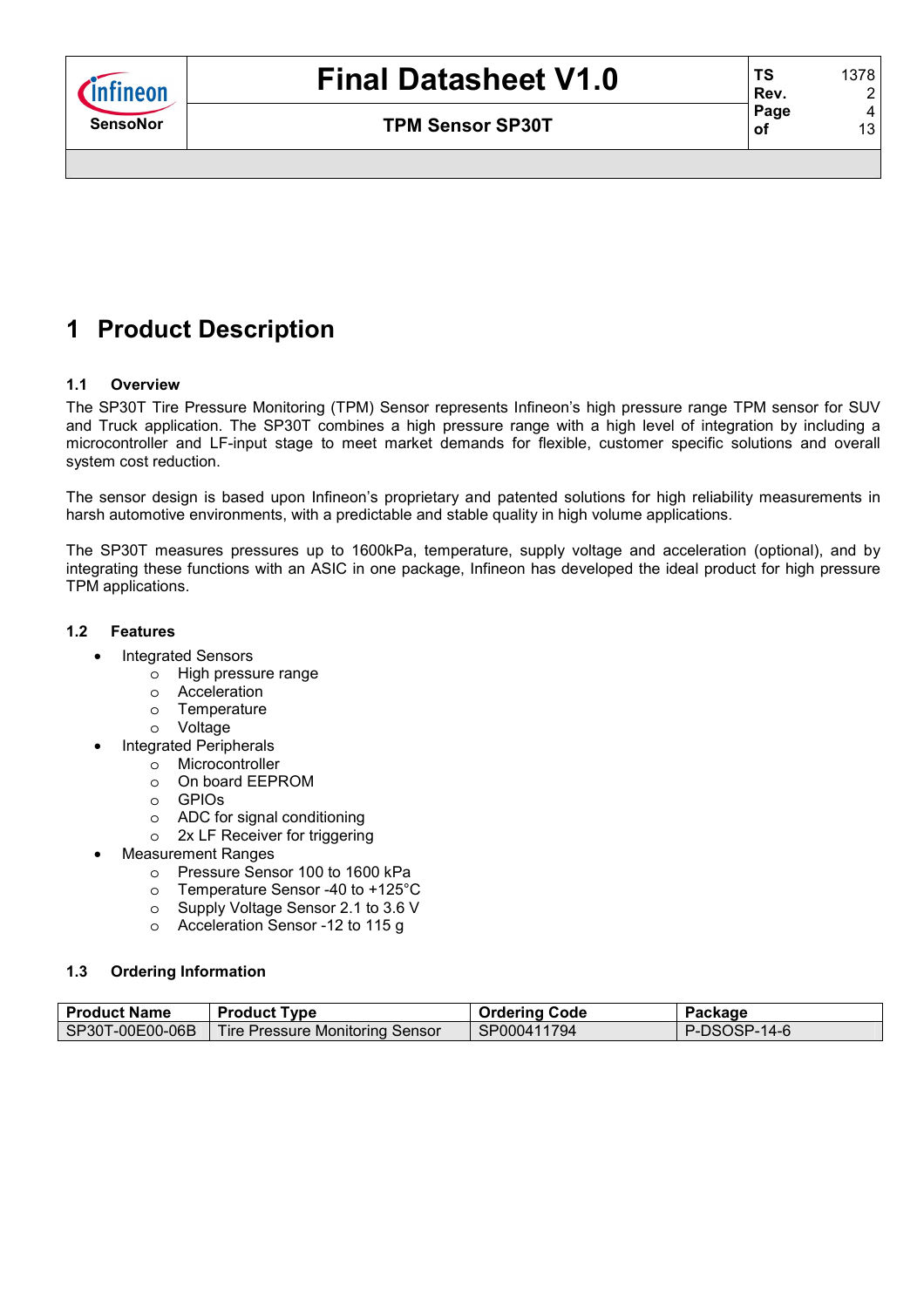**TS Rev.** 

**of** 

### **SensoNor TPM Sensor SP30T**

## **2 Product Characteristics**

The max and min numbers are to be understood as  $+$  and  $-$  5 $\sigma$  values (Cpk = 1.67) unless otherwise specified.

#### **2.1 Measurement Performance**

#### *2.1.1 Pressure Measurement*

The presented performance reflects the use of 11-bit measurement of pressure signal and 10-bit measurement of temperature.

*Table 1 Pressure measurement specifications*

| <b>PARAMETER</b>      |       |                 | <b>SPECIFICATION</b> |      | <b>AMBIENT CONDITIONS</b> | <b>COMMENTS</b> |                |                              |
|-----------------------|-------|-----------------|----------------------|------|---------------------------|-----------------|----------------|------------------------------|
|                       | Min   | T <sub>VP</sub> | <b>Max</b>           | Unit | Temp [°C]                 | VDD [V]         | Pressure [kPa] |                              |
| Input pressure range* | 100   |                 | 1600                 | kPa  | -40 to 125                | $2.1$ to $3.6$  |                |                              |
| l Measurement error   | $-25$ |                 | 25                   | kPa  | $0$ to 50                 | $2.1$ to $3.6$  | 100 to 1000    | Linear behavior              |
|                       | $-30$ |                 | 30                   | kPa  | $-40$ to 125              | 2.1 to 3.6      |                | between 1000<br>kPa and 1600 |
|                       | -45   |                 | 45                   | kPa  | $0$ to 50                 | $2.1$ to $3.6$  | 1000 to 1600   | kPa according to             |
|                       | $-50$ |                 | 50                   | kPa  | $-40$ to 125              | $2.1$ to $3.6$  |                | Figure 1                     |

Table 2 Pressures 100, 375, 657, 1000, 1300, 1600 kPa verified in qualification



*Figure 1: Pressure measurement error*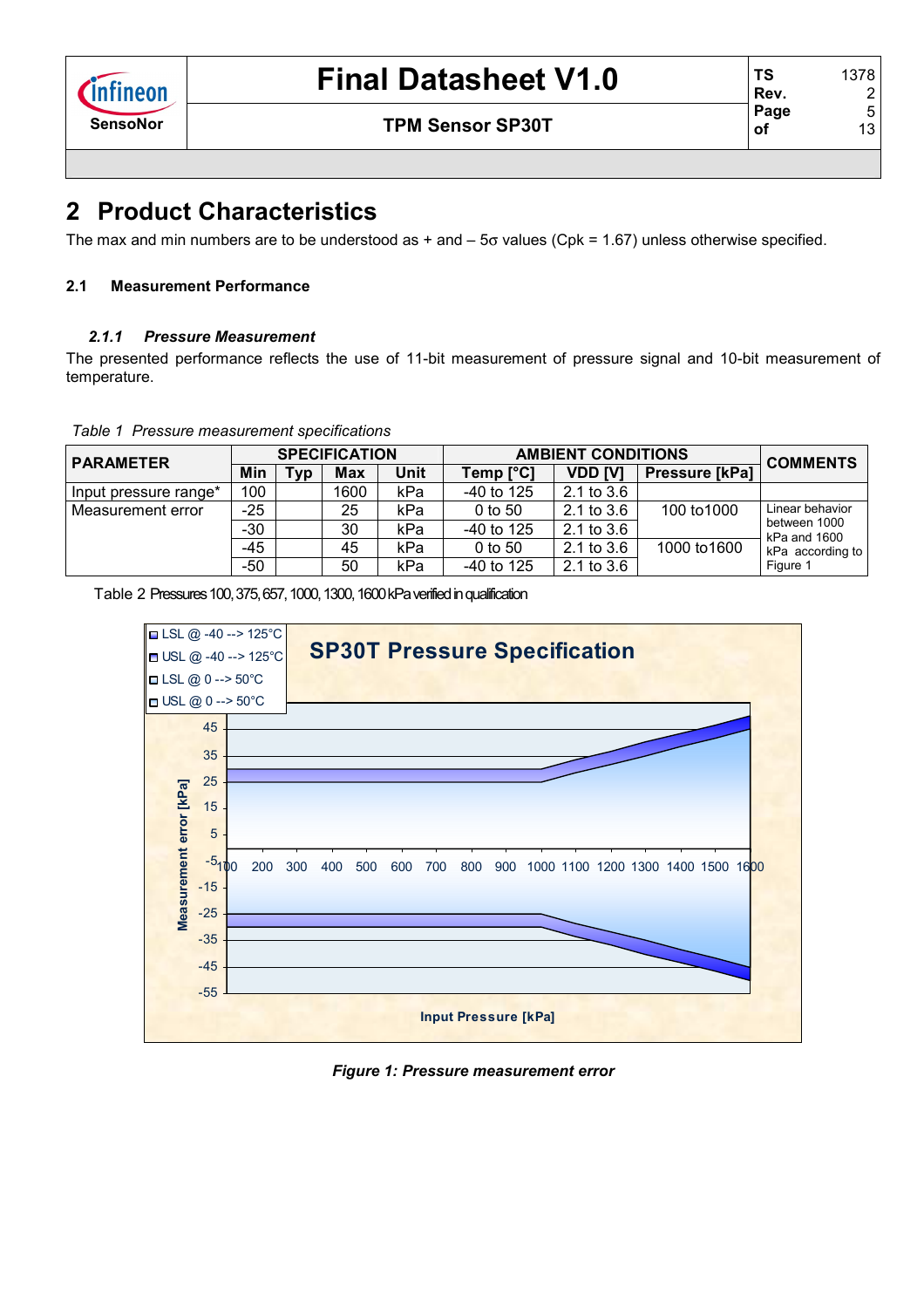## *2.1.2 Acceleration Measurement*

The presented performance reflects the use of 12-bit measurement of acceleration signal and 10-bit measurement for temperature.

| <b>PARAMETER</b>         |          |            | <b>SPECIFICATION</b> |             | <b>AMBIENT CONDITIONS</b> |                | <b>COMMENTS</b> |
|--------------------------|----------|------------|----------------------|-------------|---------------------------|----------------|-----------------|
|                          | Min      | <b>Typ</b> | <b>Max</b>           | <b>Unit</b> | Temp [°C]                 | <b>VDD [V]</b> |                 |
| Input acceleration range | -12      |            | 115                  | g           | $-40$ to 125              | $2.1$ to $3.6$ |                 |
| Sensitivity error        | $-18.75$ |            | 18.75                | $\%$        | $-40$ to $90$             | 2.1 to $3.6$   |                 |
|                          | $-24$    |            | 24                   |             | 90 to 125                 |                |                 |
| Offset error@9g          | -6       |            | 6                    | g           | $-20$ to $70$             | $2.1$ to $3.6$ |                 |
|                          | $-8.5$   |            | 8.5                  |             | $-40$ to 90               |                |                 |
|                          | -12      |            | 12                   |             | 90 to 125                 |                |                 |

### *Table 2 Acceleration measurement specifications*

### *2.1.3 Temperature Measurement*

The presented performance reflects the use of 10-bit measurement of temperature.

|  |  | Table 3 Temperature measurement specifications |  |
|--|--|------------------------------------------------|--|
|--|--|------------------------------------------------|--|

| <b>PARAMETER</b>    |         |            | <b>SPECIFICATION</b> |         | <b>AMBIENT CONDITIONS</b> |                | <b>COMMENTS</b> |
|---------------------|---------|------------|----------------------|---------|---------------------------|----------------|-----------------|
|                     | Min     | <b>Typ</b> | Max                  | Unit    | Temp [°C]                 | <b>VDD [V]</b> |                 |
| l Measurement error | ົ<br>-ა |            |                      | $\circ$ | $-20$ to $70$             | $2.1$ to $3.6$ |                 |
|                     | -5      |            |                      | $\circ$ | $-40$ to $90$             | $2.1$ to $3.6$ |                 |
|                     | -ა      |            |                      | °C      | 90 to 125                 | $2.1$ to $3.6$ |                 |

### *2.1.4 Supply Voltage Measurement*

The presented performance reflects the use of 9-bit measurement of supply voltage.

*Table 4 Supply voltage measurement specifications*

| <b>PARAMETER</b>  |     |                 | <b>SPECIFICATION</b> |             | <b>AMBIENT CONDITIONS</b> |               | <b>COMMENTS</b> |  |
|-------------------|-----|-----------------|----------------------|-------------|---------------------------|---------------|-----------------|--|
|                   | Min | T <sub>VD</sub> | <b>Max</b>           | <b>Unit</b> | <b>TEMP [°C]</b>          | VDD [V]       |                 |  |
| Measurement error | 100 |                 | $-100$               | mV          | -40 to 125                | $VTHR$ to 3.6 |                 |  |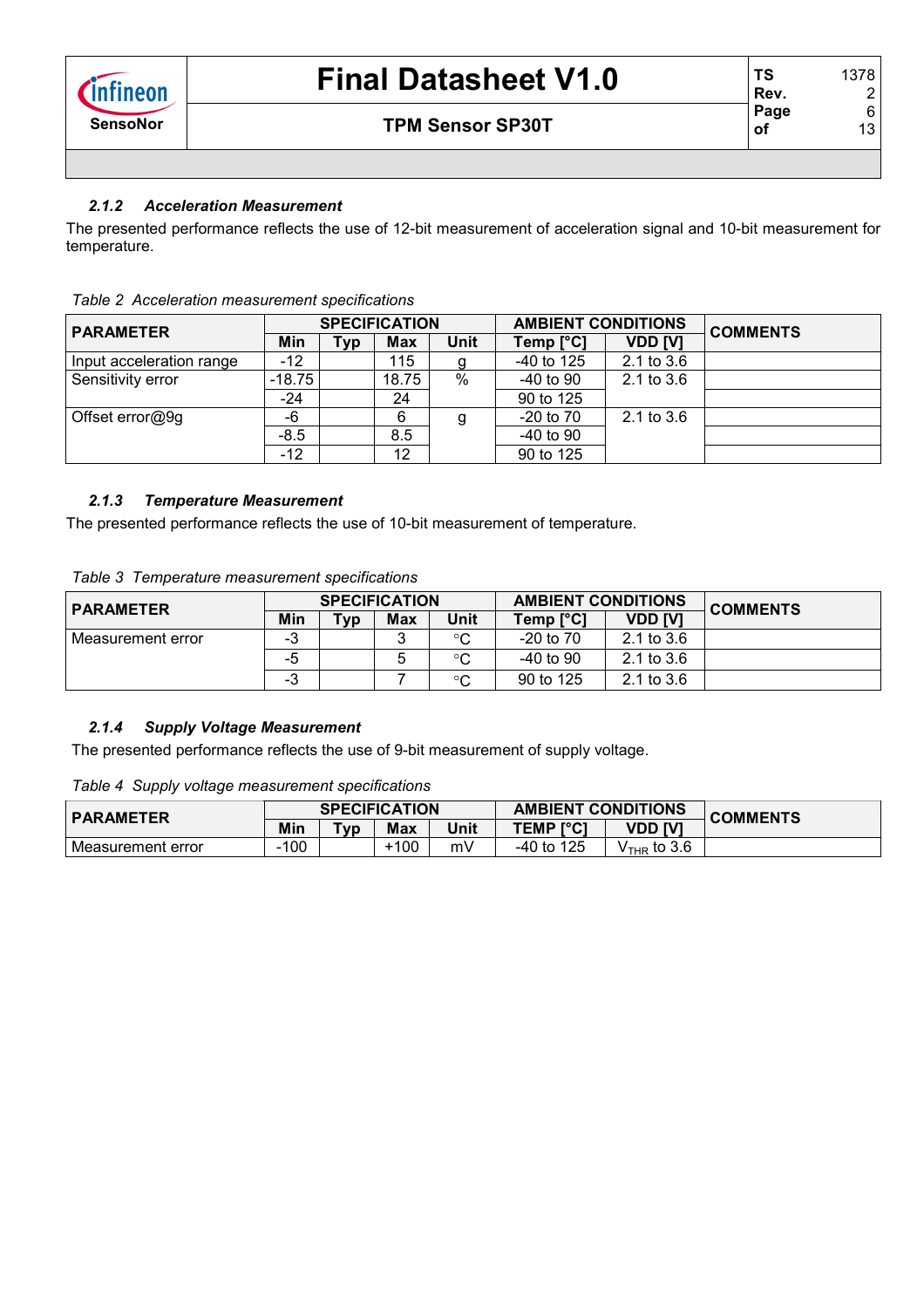## **SensoNor TPM Sensor SP30T**

## **2.2 Current Consumption**

*Table 5 Current consumption*

| <b>PARAMETER</b>           |            |            | <b>SPECIFICATION</b> |      | <b>AMBIENT CONDITIONS</b> |                | <b>COMMENTS</b>        |
|----------------------------|------------|------------|----------------------|------|---------------------------|----------------|------------------------|
|                            | <b>Min</b> | <b>Typ</b> | <b>Max</b>           | Unit | Temp [°C]                 | <b>VDD [V]</b> |                        |
| Power down current         |            | 0.4        | 0.6                  | μA   | 25                        | 3.0            |                        |
| Power down current         |            | 13         | 20                   | μA   | 125                       | 3.0            |                        |
| <b>IDLE</b> current        |            | 30         | 50                   | μA   | 25                        | 3.0            |                        |
| <b>IDLE</b> current        |            | 50         | $\overline{75}$      | μA   | 125                       | 3.0            |                        |
| <b>RUN</b> current         |            | 0.53       | 0.8                  | mA   | 25                        | 3.0            |                        |
| <b>RUN</b> current         |            | 0.65       | 1.0                  | mA   | 125                       | 3.0            |                        |
| Pressure measurement       |            | 4          | 12                   | µAs  | -40 to 125                | 2.1 to 3.6     | 11 bit A/D conversion, |
|                            |            |            |                      |      |                           |                | excl. temperature meas |
| Acceleration measurement   |            | 6          | 16                   | µAs  | -40 to 125                | 2.1 to 3.6     | 12 bit A/D conversion, |
|                            |            |            |                      |      |                           |                | excl. temperature meas |
| Temperature measurement    |            | 0.9        | 2.5                  | μAs  | -40 to 125                | 2.1 to 3.6     | 10 bit A/D conversion  |
| Supply voltage measurement |            | 0.3        | 2.5                  | μAs  | -40 to 125                | 2.1 to 3.6     | 9 bit A/D conversion   |
| Peak current               |            | 1.6        | 2.5                  | mA   | 25                        | 3.0            | Pressure measurement   |
|                            |            |            |                      |      |                           |                | and 1 LF channel on,   |
|                            |            |            |                      |      |                           |                | duration is 1280us for |
|                            |            |            |                      |      |                           |                | 11 bit measurement for |
|                            |            |            |                      |      |                           |                | the peak current only. |
| channel LF current         |            | 2.6        | 4.6                  | μA   | 25                        | 3.0            |                        |
| channel LF current         |            | 3.0        | 6.7                  | μA   | 125                       | 3.0            |                        |
| 2 channel LF current       |            | 4.5        | 5.5                  | μA   | 25                        | 3.0            | $2^{nd}$ LF channel is |
|                            |            |            |                      |      |                           |                | optional               |
| 2 channel LF current       |            | 6.5        | 11                   | μA   | 125                       | 3.0            | $2nd$ LF channel is    |
|                            |            |            |                      |      |                           |                | optional               |
| Thermal shutdown current   |            | 18         | 25                   | μA   | 125                       | 3.0            |                        |
| Thermal shutdown current   |            | 30         | 50                   | μA   | 150                       | 3.0            |                        |

#### **2.3 Tmax**

 $\vartheta_{\text{SHTD}}$  represents the temperature at which the Thermal Shut-down function can be enabled and  $\vartheta_{\text{REL}}$  represents the temperature at which the Master Reset state is released. The  $\vartheta_{\text{SHTD}}$  is always higher than  $\vartheta_{\text{REL}}$ .

*Table 6 Trigger temperatures for thermal shutdown*

| <b>PARAMETER</b>            |     |     | <b>SPECIFICATION</b> |             | <b>AMBIENT CONDITIONS</b> |                | <b>COMMENTS</b>         |
|-----------------------------|-----|-----|----------------------|-------------|---------------------------|----------------|-------------------------|
|                             | Min | Typ | Max                  | Unit        | <b>TEMP [°C]</b>          | <b>VDD IVI</b> |                         |
| $\vartheta_{\texttt{SHTD}}$ | 102 |     | 123                  | $\sim$<br>ັ | $-40$ to 175              | 2.1 to 3.6     | Thermal shutdown enable |
| $\vartheta_{\mathsf{REL}}$  | 100 |     | 121                  | $\sim$      | $-40$ to 175              | 2.1 to 3.6     | l Master Reset release  |

#### **2.4 Vmin**

The voltage at which the Vmin-circuit will return a low battery voltage status is specified in Table :

*Table 7 Vmin specifications*

| <b>PARAMETER</b> |            |                 | <b>SPECIFICATION</b> |      | <b>AMBIENT CONDITIONS</b> |                         | <b>COMMENTS</b> |
|------------------|------------|-----------------|----------------------|------|---------------------------|-------------------------|-----------------|
|                  | Min        | T <sub>VD</sub> | <b>Max</b>           | Unit | <b>TEMP [°C]</b>          | VDD [V]                 |                 |
| Vmin             | ን ስ<br>Z.U | <u>.</u>        | ົາ າ<br><u>_._</u>   |      | 125<br>-40 to             | $V_{\text{THR}}$ to 3.6 |                 |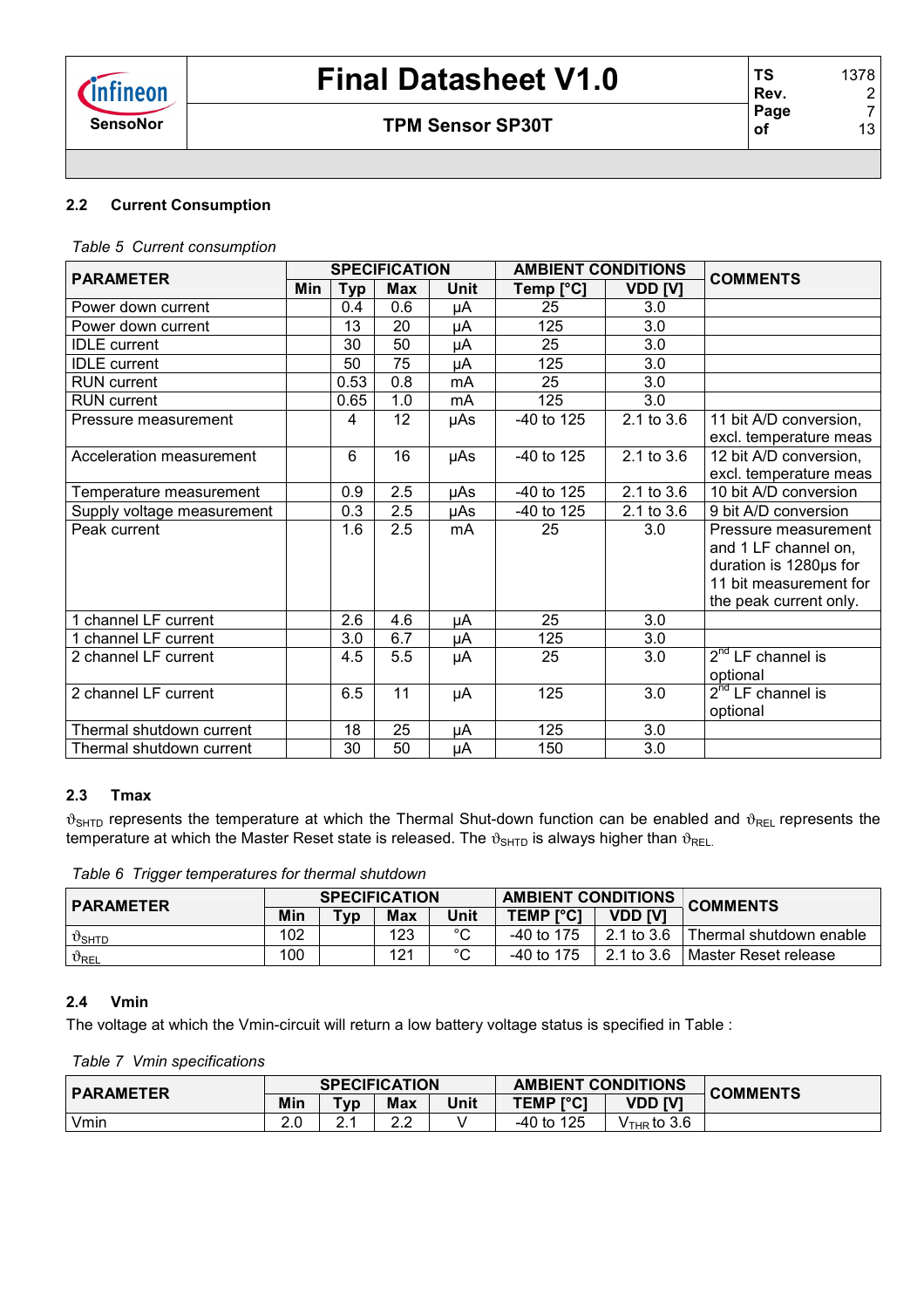#### **2.5 Clock Sources**

#### *2.5.1 System Clock (MCLK)*

*Table 8 System clock (MCLK) specifications*

| <b>PARAMETER</b>      |       | <b>SPECIFICATION</b> |                          |            | <b>AMBIENT CONDITIONS</b> |         | <b>COMMENTS</b> |
|-----------------------|-------|----------------------|--------------------------|------------|---------------------------|---------|-----------------|
|                       | Min   | [vp                  | <b>Max</b>               | Unit       | <b>TEMP [°C]</b>          | VDD [V] |                 |
| <b>MCLK</b> frequency | . . ٥ | ົດ<br>ے.             | <u>^</u> ^<br><u>L.L</u> | <b>MHz</b> | $-40$ to 125              | 3.6     |                 |

#### *2.5.2 Low Power (LP) Oscillator*

*Table 9 LP oscillator specifications*

| <b>PARAMETER</b>         |     | <b>SPECIFICATION</b>     |     |      | <b>AMBIENT CONDITIONS</b> |                | <b>COMMENTS</b>            |
|--------------------------|-----|--------------------------|-----|------|---------------------------|----------------|----------------------------|
|                          | Min | Tvp                      | Max | Unit | <b>TEMP [°C]</b>          | <b>VDD [V]</b> |                            |
|                          |     | $0.5, 1.0, 2.0$ or $4.0$ |     |      | $-40$ to 125              | 2.1 to 3.6     | l Interval timer main tick |
| $del_{2t}$               |     | 25, 50, 75 or 100        |     |      | -40 to 125                | 2.1 to 3.6     | Delay to extra tick        |
| l LP oscillator accuracv | -20 |                          | 20  | %    | $-40$ to 125              | $2.1$ to $3.6$ |                            |

#### *2.5.3 External Clock*

*Table 10 External clock specifications*

| <b>PARAMETER</b> |     |        | <b>SPECIFICATION</b> |      | <b>AMBIENT CONDITIONS</b>          |            | <b>COMMENTS</b> |
|------------------|-----|--------|----------------------|------|------------------------------------|------------|-----------------|
|                  | Min | $Tv$ p | <b>Max</b>           | Unit | <b>VDD IV'</b><br><b>TEMP [°C]</b> |            |                 |
| External clock   |     |        | 3 5<br>ບ.ບ           | MHz  | -40 to 125                         | 2.1 to 3.6 |                 |

#### **2.6 LF Input**

*Table 11 LF telegram*

| <b>PARAMETER</b>    |                                                                                   |            | <b>SPECIFICATION</b> |             | <b>AMBIENT CONDITIONS</b> |                | <b>COMMENTS</b>                                                                    |  |  |
|---------------------|-----------------------------------------------------------------------------------|------------|----------------------|-------------|---------------------------|----------------|------------------------------------------------------------------------------------|--|--|
|                     | Min                                                                               | Тур        | <b>Max</b>           | <b>Unit</b> | TEMP [°C]                 | <b>VDD [V]</b> |                                                                                    |  |  |
| Modulation          |                                                                                   | <b>ASK</b> |                      |             | $-40$ to 125              | 2.1 to 3.6     |                                                                                    |  |  |
| Carrier frequency   | 121.25                                                                            | 125        | 128.75               | kHz         | $-40$ to 125              | 2.1 to 3.6     |                                                                                    |  |  |
| Preamble period     | 4                                                                                 |            |                      | ms          | $-40$ to 125              | $2.1$ to $3.6$ |                                                                                    |  |  |
| Data rate           | 3.84                                                                              | 3.9        | 3.96                 | kHz         | $-40$ to 125              | 2.1 to $3.6$   |                                                                                    |  |  |
| Settling time       |                                                                                   |            | 2                    | ms          | $-40$ to 125              | 2.1 to $3.6$   | Time from LF interface<br>is turned on by RISC to<br>the LF interface is<br>active |  |  |
| Detection threshold |                                                                                   |            | 5                    | $mVp-p$     | $-40$ to 125              | 2.1 to $3.6$   |                                                                                    |  |  |
| Input capacitance   |                                                                                   | 10         | 12                   | рF          | $-40$ to 125              | $2.1$ to $3.6$ |                                                                                    |  |  |
| Input resistance    | 500                                                                               |            |                      | $k\Omega$   | $-40$ to 125              | $2.1$ to $3.6$ |                                                                                    |  |  |
| Other               | The input signals from the enabled LF channels are rectified and real time summed |            |                      |             |                           |                |                                                                                    |  |  |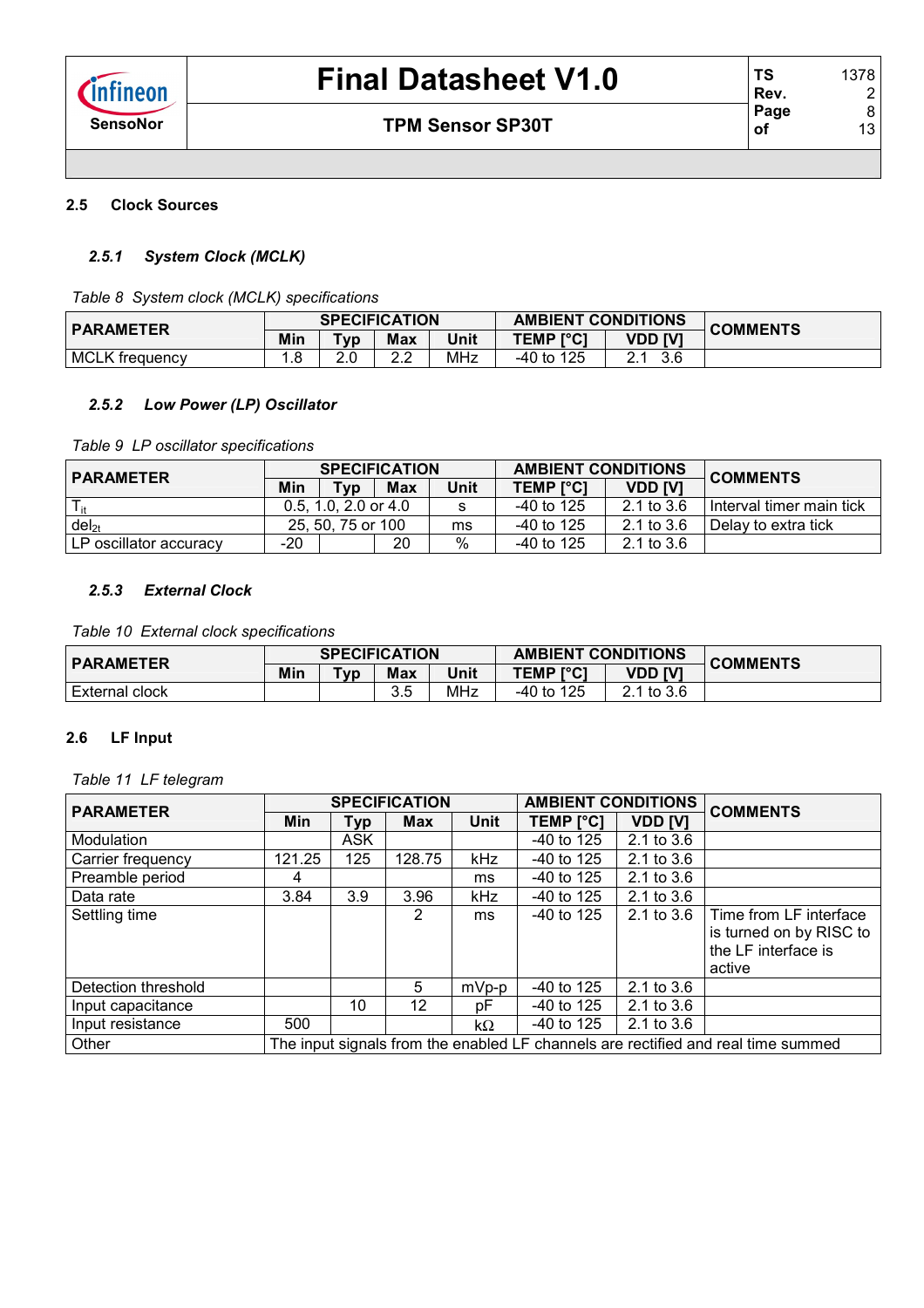### **SensoNor TPM Sensor SP30T**

| <b>PARAMETER</b>           |        |     | <b>SPECIFICATION</b> |             | <b>AMBIENT CONDITIONS</b> |                       | <b>COMMENTS</b> |
|----------------------------|--------|-----|----------------------|-------------|---------------------------|-----------------------|-----------------|
|                            | Min    | Typ | <b>Max</b>           | <b>Unit</b> | <b>TEMP [°C]</b>          | <b>VDD [V]</b>        |                 |
| Carrier frequency          | 121.25 | 125 | 128.75               | kHz         | $-40$ to 125              | $2.1$ to $3.6$        |                 |
| Maximum sensitivity not to | 4      |     |                      | $mVp-p$     | 0 to 90                   | $2.1$ to $3.6$        |                 |
| detect, 2 amplifiers       | 3.5    |     |                      | $mVp-p$     | 90 to 125                 | 2.1 to 3.6            |                 |
| enabled                    | 3.5    |     |                      | $mVp-p$     | $-40$ to $0$              | $2.1$ to $3.0$        |                 |
|                            | 2.9    |     |                      | $mVp-p$     | $-40$ to 0                | $3.0 \text{ to } 3.6$ |                 |
| Minimum sensitivity to     | 10     |     |                      | $mVp-p$     | 0 to 90                   | 2.1 to 3.6            |                 |
| detect, 2 amplifiers       | 12.2   |     |                      | $mVp-p$     | 90 to 125                 | $2.1$ to $3.6$        |                 |
| enabled                    | 12.2   |     |                      | $mVp-p$     | $-40$ to 0                | $2.1$ to $3.6$        |                 |
| Maximum sensitivity not to |        | 0.8 |                      | $mVp-p$     | -40                       | 3.6                   |                 |
| detect, 3 amplifiers       | 0.25   |     |                      | $mVp-p$     | -40                       | 2.1 to 3.0            |                 |
| enabled                    | 0.25   |     |                      | $mVp-p$     | 0 to 125                  | $2.1$ to $3.6$        |                 |
| Minimum sensitivity to     |        |     | 2.5                  | $mVp-p$     | $-40$ to 125              | 2.1 to 3.6            |                 |
| detect, 3 amplifiers       |        |     |                      |             |                           |                       |                 |
| enabled                    |        |     |                      |             |                           |                       |                 |

#### **2.7 Power-on Reset**

*Table 13 Power-on reset level*

| <b>PARAMETER</b>                          |      |                 | <b>SPECIFICATION</b> |      | <b>COMMENTS</b> |
|-------------------------------------------|------|-----------------|----------------------|------|-----------------|
|                                           | Min  | T <sub>VD</sub> | <b>Max</b>           | Unit |                 |
| $V_{\text{THR}}$<br>Power-on reset level. | 8. ا | .85             | 1 Q<br>ن. ا          |      |                 |

#### **2.8 Digital I/O**

*Table 14 Digital I/O specifications*

| <b>PARAMETER</b>    |                    |     | <b>SPECIFICATION</b> |             | <b>COMMENTS</b>      |
|---------------------|--------------------|-----|----------------------|-------------|----------------------|
|                     | Min                | Typ | Max                  | <b>Unit</b> |                      |
| Digital output high | $V_{DD}$ -0.3      |     |                      |             | At 1 mA load current |
| Digital output low  |                    |     | 0.3                  |             | At 1 mA load current |
| Digital input high  | $0.8\text{V}_{DD}$ |     |                      |             |                      |
| Digital input low   |                    |     | $0.2\text{V}_{DD}$   |             |                      |
| Input current       |                    |     | ±1                   | uА          |                      |

# **3 Operating Range**

*Table 15 Operating range*

| <b>PARAMETER</b>    |       |     | <b>SPECIFICATION</b> |              | <b>COMMENTS</b>            |  |
|---------------------|-------|-----|----------------------|--------------|----------------------------|--|
| Min                 | Tvp   | Max | Unit                 |              |                            |  |
| Supply voltage      | ∕ ⊤HR |     | 3.6                  |              | Unless otherwise specified |  |
| Ambient temperature | -40   |     | 125                  | $\circ$<br>◡ |                            |  |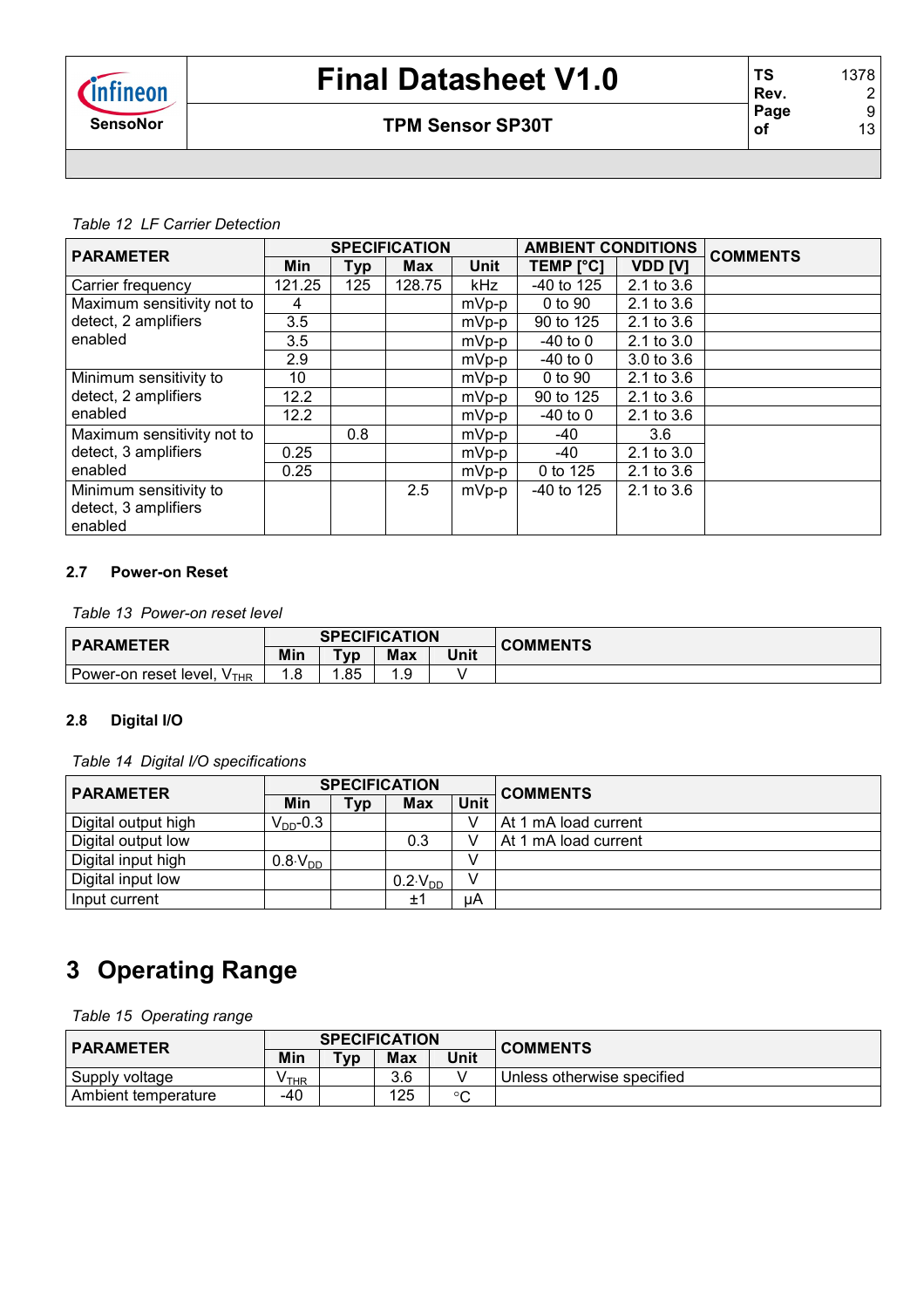## **SensoNor TPM Sensor SP30T**

# **4 Absolute Maximum Ratings**

|  |  | Table 16 Absolute maximum ratings |  |
|--|--|-----------------------------------|--|
|--|--|-----------------------------------|--|

| <b>PARAMETER</b>                   |        |            | <b>SPECIFICATION</b> |                 |                                     |
|------------------------------------|--------|------------|----------------------|-----------------|-------------------------------------|
|                                    | Min    | <b>Typ</b> | <b>Max</b>           | <b>Unit</b>     | <b>COMMENTS</b>                     |
| Ambient temperature, operating     | -40    |            | 150                  | $\rm ^{\circ}C$ | Max 24 h accumulated over life time |
| Ambient temperature, storage       | $-40$  |            | 150                  | $^{\circ}$ C    | Max 1000 h                          |
| Transient temperature <sup>1</sup> |        |            | 175                  | $^{\circ}C$     | Max 3 min                           |
| <b>Supply Voltage</b>              | $-0.3$ |            | 4.0                  | V               |                                     |
| Input voltage                      | $-0.3$ |            | $Vdd+0.3$            | $\vee$          |                                     |
| Input current, any pin (DC)        | -10    |            | 10                   | mA              |                                     |
| Input current, any pin (transient) | $-100$ |            | 100                  | mA              |                                     |
| Input current, LF pins             | $-1$   |            |                      | mA              |                                     |
| Maximum input pressure             | 50     |            | 2000                 | kPa             |                                     |
|                                    |        |            | 2500                 | kPa             | Max 2 s, 5 times over lifetime      |
| Static acceleration                |        |            | 3000                 | g               |                                     |
| Mechanical shock                   |        |            | 4000                 | g               | Half sine, 0.3ms                    |
| ESD HBM                            | 2      |            |                      | kV              | Human body model JESD22-A114        |
| ESD CDM                            | 750    |            |                      | V               | Charge Device Model ESD-STM5.3.1,   |
|                                    |        |            |                      |                 | Corner pins                         |
|                                    | 500    |            |                      |                 | Charge Device Model ESD-STM5.3.1,   |
|                                    |        |            |                      |                 | All other pins                      |
| Latch Up                           | 100    |            |                      | mA              | AEC-Q100                            |

<sup>1</sup> Will withstand standard SnPb Eutectic reflow soldering process (JEDEC J-STD-020, J-STD-A113)

*Attention: Stresses above the max. values listed here may cause permanent damage to the device. Exposure to absolute maximum rating conditions for extended periods may affect device reliability. Maximum ratings are absolute ratings; exceeding only one of these values may cause irreversible damage to the device.*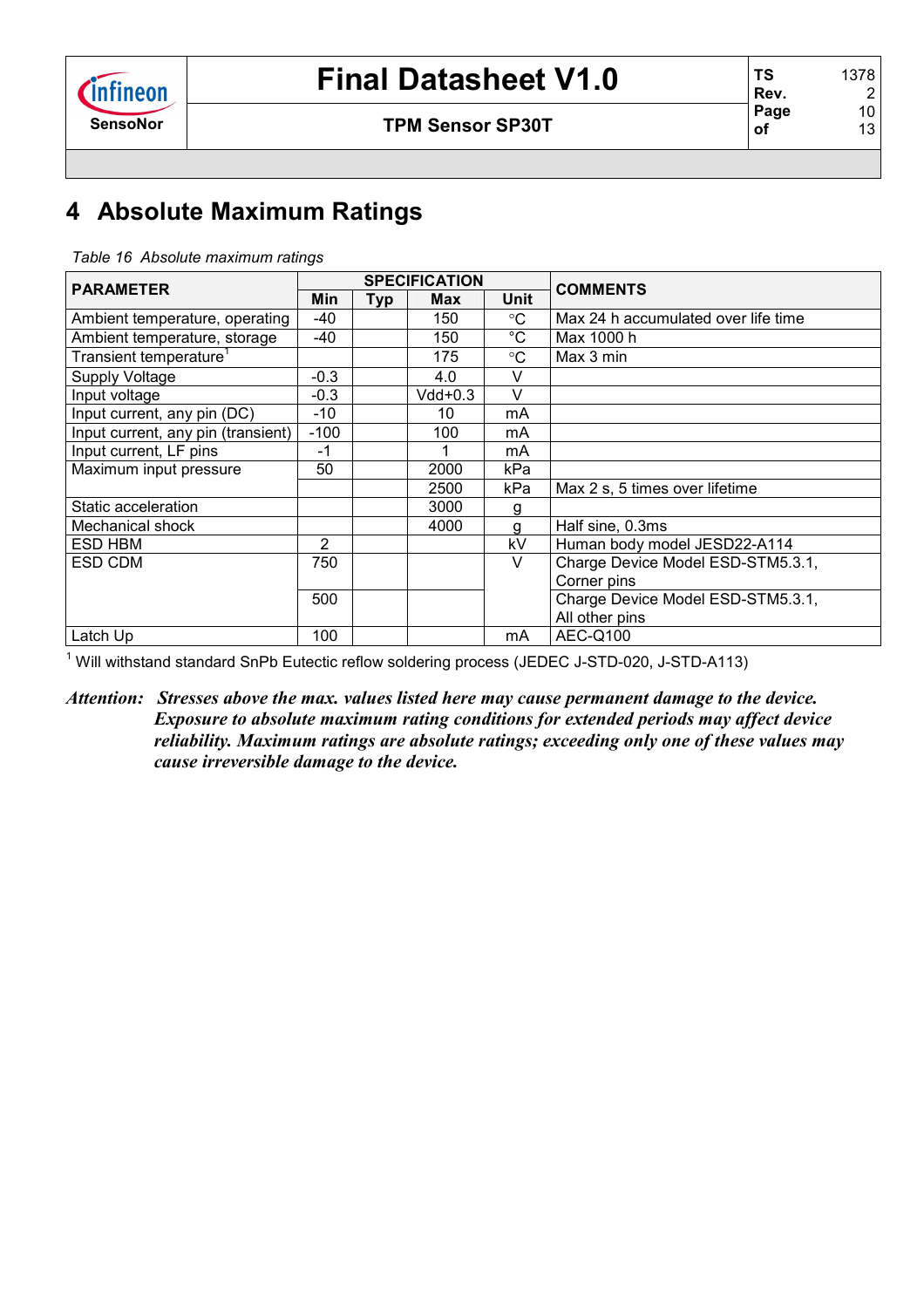2 11 13

# **5 Physical dimensions**





*Figure 2: Physical Dimensions – Drawing P-DSOSP-14-6 1) Dimension does not include mold flash, protrusions or gate burrs. Mold flash, protrusions and gate burrs do not exceed 0.15mm (0.006 inch) per side. 2) Dimension does not include inter-lead flash or protrusions. Inter-lead flash and protrusions do not exceed 0.25mm (0.010 inch) per side.*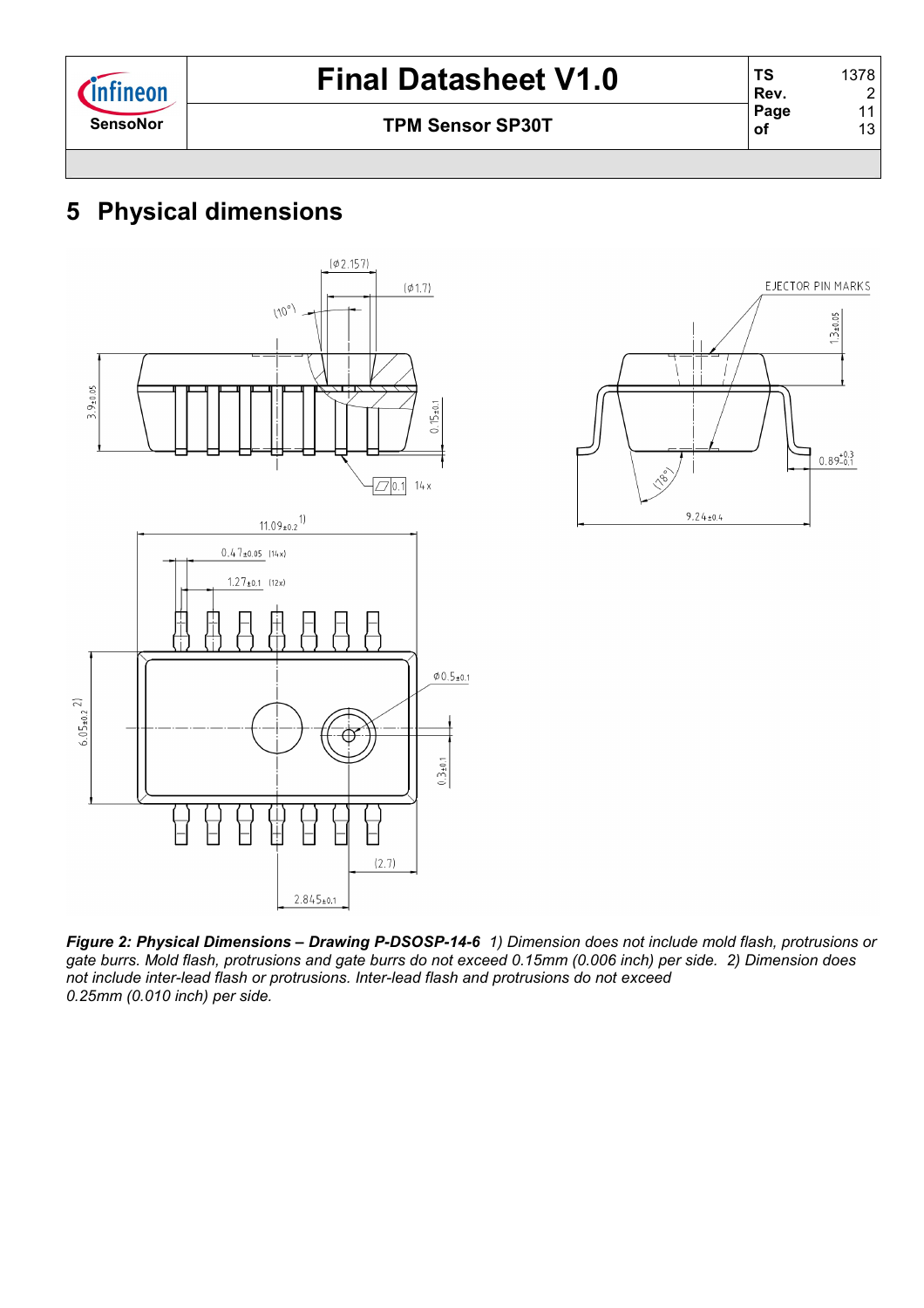| <i><b>Infineon</b></i> |
|------------------------|
| SensoNor               |

# **6 Pin Configuration**



*Figure 3: Pin Configuration. Top view, not to scale* 

#### *Table 17 Pin Description*

| <b>PIN</b> | <b>NAME</b>     | <b>FUNCTION</b>                                                      |
|------------|-----------------|----------------------------------------------------------------------|
|            | IN4             | LF receiver channel 2, negative input                                |
| 2          | P <sub>10</sub> | General purpose I/O with external wakeup, internal pull-up/pull-down |
| 3          | P <sub>11</sub> | General purpose I/O with external wakeup, internal pull-up/pull-down |
| 4          | <b>MSDA</b>     | Monitor Serial Data I/O, internal pull-up                            |
| 5          | <b>MSCL</b>     | Monitor Serial Clock input                                           |
| 6          | <b>VDD</b>      | Supply pad VDD (battery, positive terminal)                          |
| 7          | <b>VSS</b>      | Common ground (battery, negative terminal)                           |
| 8          | <b>VSS</b>      | Common ground (battery, negative terminal)                           |
| 9          | P <sub>17</sub> | General purpose I/O (or digital modulator output)                    |
| 10         | P <sub>15</sub> | General purpose I/O or external clock                                |
| 11         | P <sub>14</sub> | General purpose I/O (or digital modulator output)                    |
| 12         | IN <sub>1</sub> | LF receiver channel 1, positive input                                |
| 13         | IN <sub>2</sub> | LF receiver channel 1, negative input                                |
| 14         | IN <sub>3</sub> | LF receiver channel 2, positive input                                |